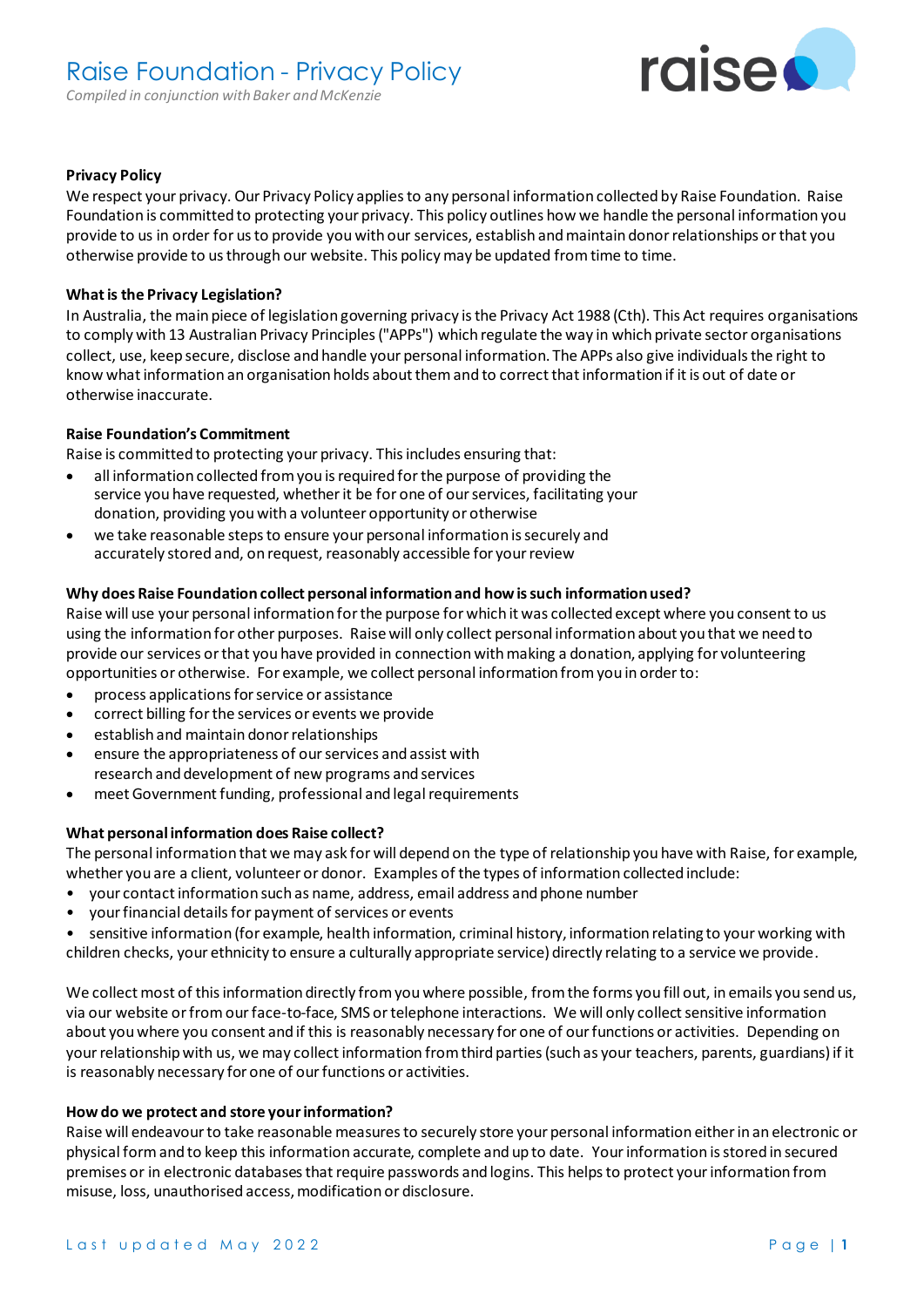

We require our employees and data processors to respect the confidentiality of any personal information held by Raise. All personal information that is no longer needed for the purpose for which it was collected or that you ask us to delete is destroyed unless we need to keep it for legal reasons. No data transmission over the internet can be guaranteed to be 100% secure, so Raise cannot give an absolute assurance that the information you provide to us via the internet will be secure at all times.

## **Will your information be disclosed to others?**

Our purpose in collecting information about you is to provide you with services that you request. Raise does not routinely disclose personal information.

Raise will not disclose any information about you for a purpose other than the purpose for which it was collected without your consent or other than in accordance with this privacy policy, unless:

- we are permitted or required to do so by law
- we believe the disclosure is necessary to provide you with a service which you have requested
- to protect the rights, property or personal safety of you, another client, any member of the public or Raise
- the disclosure is required in order to assess your application for volunteering opportunities, to accept your donations, or to reply to a specific request that you might have
- the assets and operations of the business of Raise are transferred to another party by way of sale

In all of the above circumstances, Raise will only disclose your personal information in accordance with applicable law. Raise also uses third party service providers to help us in our operations. This means individuals and organisations outside of Raise will sometimes have access to your personal information and may use it on behalf of Raise. We require our service providers to adhere to APPs and only use the information to provide services to us.

### **What happens if you refuse to provide the information requested?**

Raise will only ask for information that is necessary for the purposes outlined in this privacy policy. You have a right not to identify yourself or to use a pseudonym when dealing with Raise. You do not have to give the information that we request from you, but not giving us the information requested may affect our ability to provide you with a service.

#### **How do you request access to the personal information Raise Foundation holds about you?**

You have a right to request access to your personal information and to request its correction. At any time, you can request access to the personal information we have about you by writing or emailing us directly at the contact details below. We will give you reasonable access to the personal information we hold about you as soon as reasonably practicable after receiving your request. If at any time you wish us to change your personal information that we hold on record as it is inaccurate, incomplete or out of date, please contact us at the contact details below.

#### **Sensitive information**

To the extent that we collect sensitive information from you, such as information about your health, criminal history, ethnicity etc, we comply with the privacy requirements applicable to such information.

#### **We will not 'spam' you**

We may contact you at the email, phone or other address which you provide to us in order to provide you with updated information about our services(including other products and services you might be interested in). If you are receiving promotional information about Raise and do not wish to receive this information any longer, you may remove your name from our distribution list by emailing [hello@raise.org.au](mailto:info@raise.org.au) or contacting us at the contact details below and asking to be removed from our mailing list, or selecting "Unsubscribe". Please allow 28 days for this request to be processed.

#### **Cookies**

When an individual visits or uses the website of Raise Foundation, personal information may be collected automatically through cookies including: IP address and/or domain name; operating system (type of browser and platform); and the date, time and length of the visit to the website. This information primarily is used for the compilation of statistical information about the use of the website. Cookies may also be used to assist Raise Foundation and our third party service providers present targeted and customised advertising to an individual on our website and/or on third party websites.